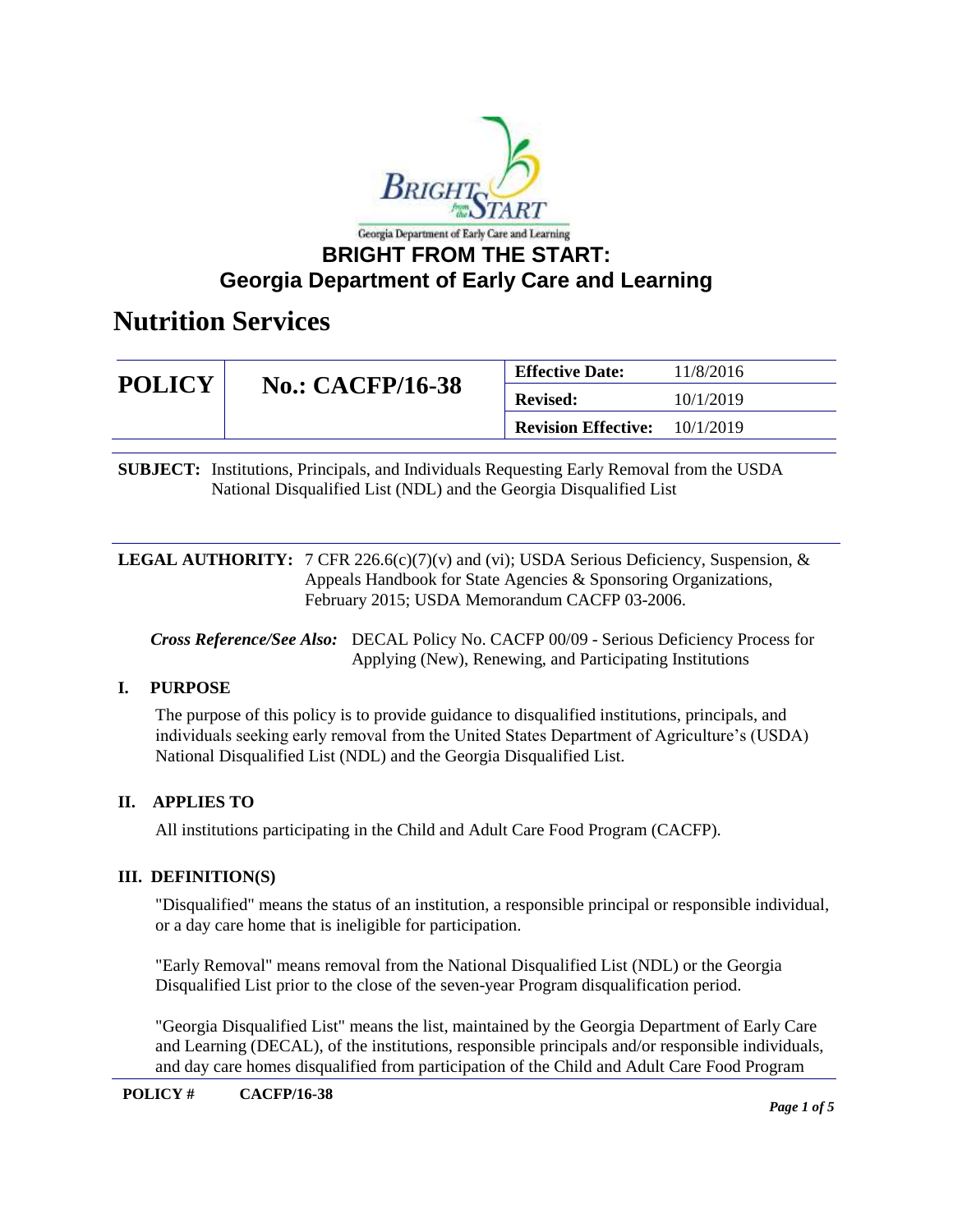| <b>POLICY</b> | <b>No.: CACFP/16-38</b> | <b>Effective Date:</b>     | 11/8/2016 |
|---------------|-------------------------|----------------------------|-----------|
|               |                         | <b>Revised:</b>            | 10/1/2019 |
|               |                         | <b>Revision Effective:</b> | 10/1/2019 |

(CACFP) and/or the Summer Food Service Program (SFSP).

### **IV. POLICY**

Institutions and responsible principals and/or individuals may submit corrective action, pay off any debts (including any interest), and submit a request to the Georgia Department of Early Care and Learning (DECAL) for early removal from the United States Department of Agriculture's (USDA) National Disqualified List (NDL), or the Georgia Disqualified List. The burden for documenting that the corrective action has been accomplished lies with the institution or the individual making the request.

In accordance with USDA guidance, an individual who wishes to assume a position related to the Child and Adult Care Food Program (CACFP) and learns that his or her name is listed on the United States Department of Agriculture's (USDA) National Disqualified List (NDL), or the Georgia Disqualified List, has the right to request removal from the list which would necessitate submission of an acceptable corrective action plan.

USDA permits State agencies to utilize discretion when determining whether to forward them requests for early removal. Therefore, this policy establishes guidelines for institutions, principals, and/or individuals to follow when requesting early removal from the NDL and the Georgia Disqualified List.

Pursuant to State policy, early removal requests from an institution, principal, and/or individual for the NDL and Georgia Disqualified List, will not be accepted prior to one (1) year from the effective date of Program disqualification.

A. Early Removal from the USDA National Disqualified List (NDL)

In accordance with Federal regulations, once placed on the NDL, an institution, principal, and/or individual remains on the list until such time as the USDA Food and Nutrition Services (FNS), in consultation with DECAL, determines that the serious deficiency(ies) has been corrected and the USDA decides in their determination that early removal is permissible, or until seven years have elapsed since disqualification and all debt relating to the serious deficiency(ies) has been paid in full.

In order for an institution, principal, and/or individual to be considered for removal prior to the close of the seven-year disqualification period, corrective action documentation detailing how the deficiency(ies) has been fully and permanently corrected must be provided to DECAL. A detailed description of the required documentation is outlined in Section V below.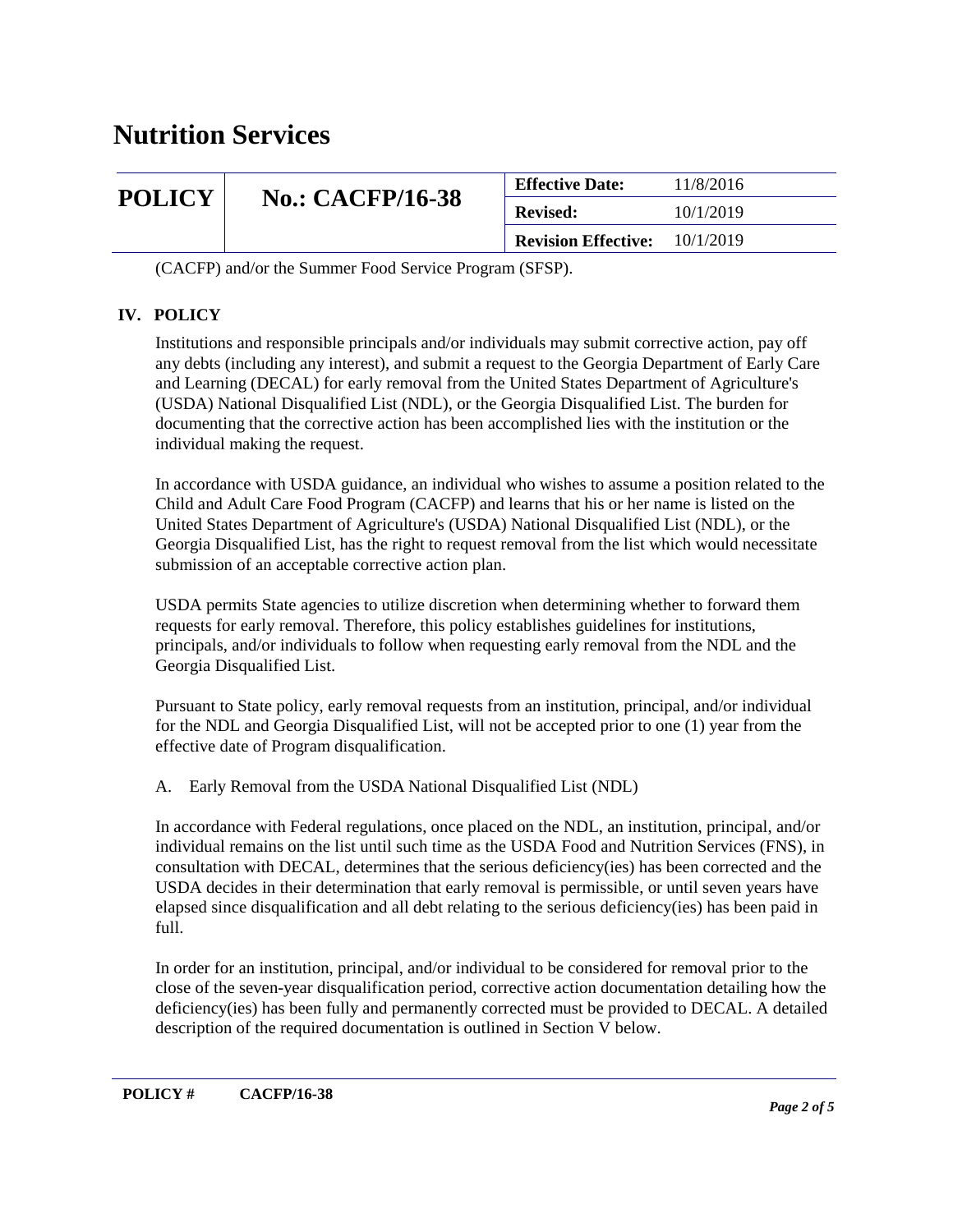| <b>POLICY</b> | <b>No.: CACFP/16-38</b> | <b>Effective Date:</b>     | 11/8/2016 |
|---------------|-------------------------|----------------------------|-----------|
|               |                         | <b>Revised:</b>            | 10/1/2019 |
|               |                         | <b>Revision Effective:</b> | 10/1/2019 |

Once the request for early removal is made, DECAL will review the serious deficiency(ies) that resulted in Program termination, disqualification, and placement on the NDL; the evidence presented that demonstrates why early removal is warranted; and the written corrective action plan (CAP) to determine if the documentation sufficiently addresses the previously identified deficiency(ies). DECAL will also determine if the institution, principal, and/or individual has satisfied all related debt owed to the DECAL through completion of a Program close-out process.

If all required documentation submitted is complete; the CAP sufficiently demonstrates the serious deficiency(ies) appear to be fully and permanently corrected; and the Program close-out process is successfully completed, DECAL will forward the request with the submitted documentation to USDA FNS Southeast Region (SERO) for review and approval. If the USDA FNS SERO approves the request and written documentation, they will be forwarded to the USDA FNS National Office for a final decision.

If USDA FNS' National Office grants early removal, the institution, principal, and/or individual will be eligible to reapply for Program participation. The effective date of NDL removals will be the date on which the FNS National Office processes the removal request. However, the institution, principal, and/or individual must attend DECAL's 2-day CACFP/DCH Orientation and Program Training and re-apply to the Program through DECA's application process. In order to be reinstated, an organization must submit a complete the Program application that demonstrates Program eligibility, financial viability, and administrative capability, and the application must be approved by DECAL.

If DECAL deems the corrective action insufficient in demonstrating the serious deficiency(ies) has been fully and permanently corrected, and/or the Program close-out process reveals additional deficiencies or results in outstanding debt owed to DECAL, and/or the USDA FNS rejects the early removal request, DECAL will deny the request, and will not consider any subsequent requests for early removal from the institution, principal, and/or individual.

There is neither a statutory nor regulatory timeframe for DECAL to respond to requests for early removal from the NDL or Georgia Disqualified List. Accordingly, DECAL will review and respond to all requests for early removal in its normal course of business.

### Reasons Barring Early Removal from the NDL

Institutions, principals, and/or individuals disqualified as a result of submission of false information, submission of false claims, an act that presents a lack of business integrity, failure to operate the Program in conformance with the Performance Standards (i.e., severe or repeated lack of financial viability, administrative capability and Program accountability), or severe or repeated lack of oversight of Program funds, will not be considered by DECAL for early removal.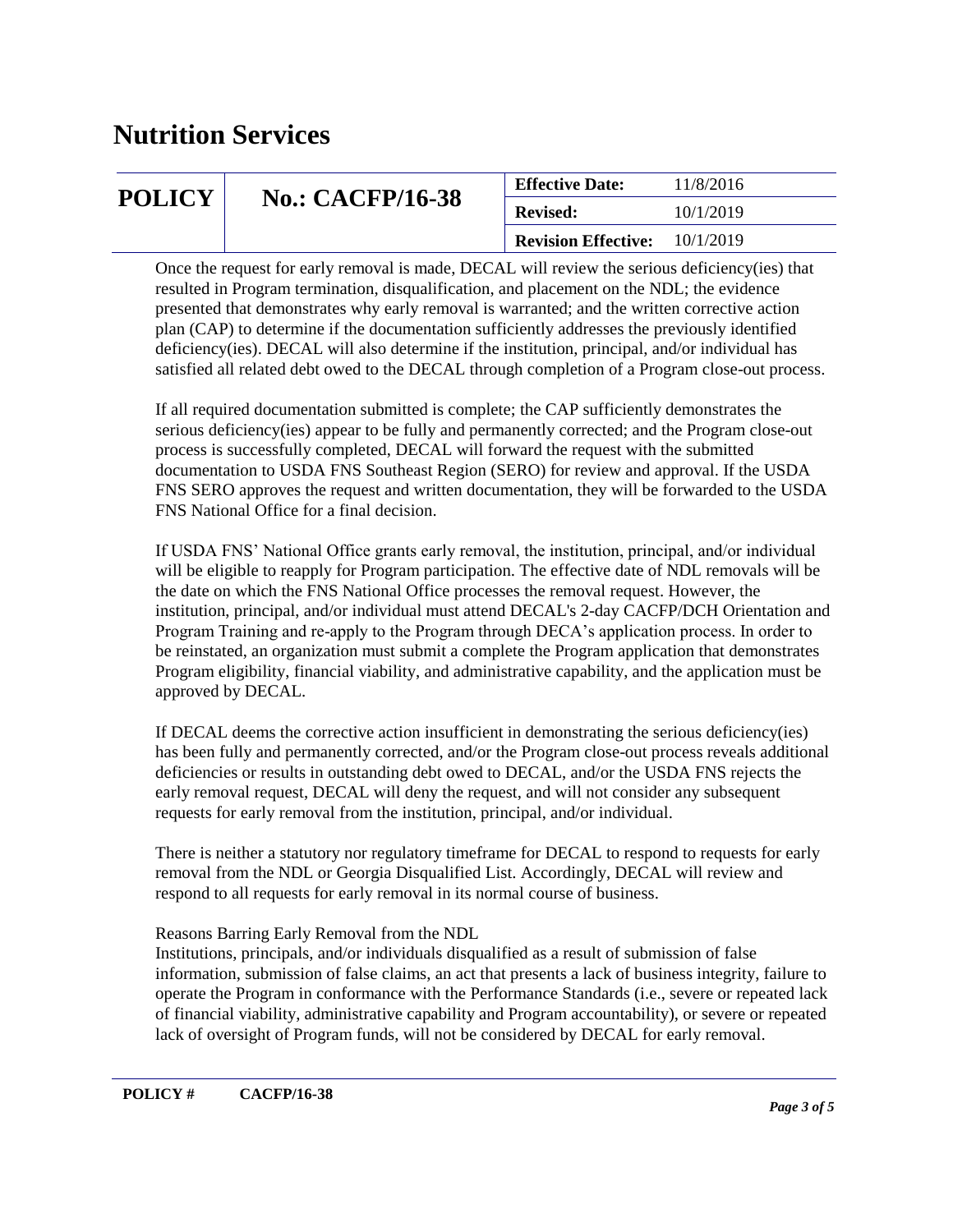| <b>POLICY</b> | <b>No.: CACFP/16-38</b> | <b>Effective Date:</b>     | 11/8/2016 |
|---------------|-------------------------|----------------------------|-----------|
|               |                         | <b>Revised:</b>            | 10/1/2019 |
|               |                         | <b>Revision Effective:</b> | 10/1/2019 |

B. Early Removal from the Georgia Disqualified List

The Georgia Disqualified List early removal policy generally mirrors the policy for early removal from the NDL. However, there are two exemptions: (1) requests are granted solely within DECAL's discretion; and (2) requests are not submitted to the USDA for review, processing or decision determination.

### **V. PROCEDURE(S)**

In order for a terminated and disqualified institution, principal, and/or individual to be considered for removal from the National Disqualified List (NDL) or the Georgia Disqualified List prior to the close of the seven-year disqualification period, the institution, principal and/or individual making the request must meet the requirements outlined above in Section IV. An early removal request from an institution, principal, and/or individual will not be accepted prior to one year from the effective date of Program disqualification.

If all requirements are met, and the disqualified institution, principal and/or individual is eligible to make an early removal request, the following documentation is required:

- 1. Name, title, and signature of the person requesting removal;
- 2. Name of the institution to remove;
- 3. The name and date of birth of each principal and/or individual to remove;
- 4. The reason the institution, principal, and/or individual was placed on the NDL or Georgia Disqualified List, listing all serious deficiencies; and
- 5. A detailed Corrective Action Plan sufficiently demonstrating how each serious deficiency that led to the termination and disqualification has been fully and permanently corrected. Submission of corrective action plans previously submitted to DECAL are prohibited.

The Corrective Action Plan (CAP) must describe in detail, all of the following:

- a. What processes and/or procedures the institutions has implemented to fully and permanently correct the finding;
- b. Who is responsible for implementing and complying with the processes and/or procedures;
- c. How the institution will ensure the processes and/or procedures are followed consistently in order to prevent future findings (including how the institution's staff will be informed of the new processes and procedures);
- d. When the processes and/or procedures for addressing the serious deficiency will be implemented and at what frequency (i.e., weekly, monthly, etc.) will the